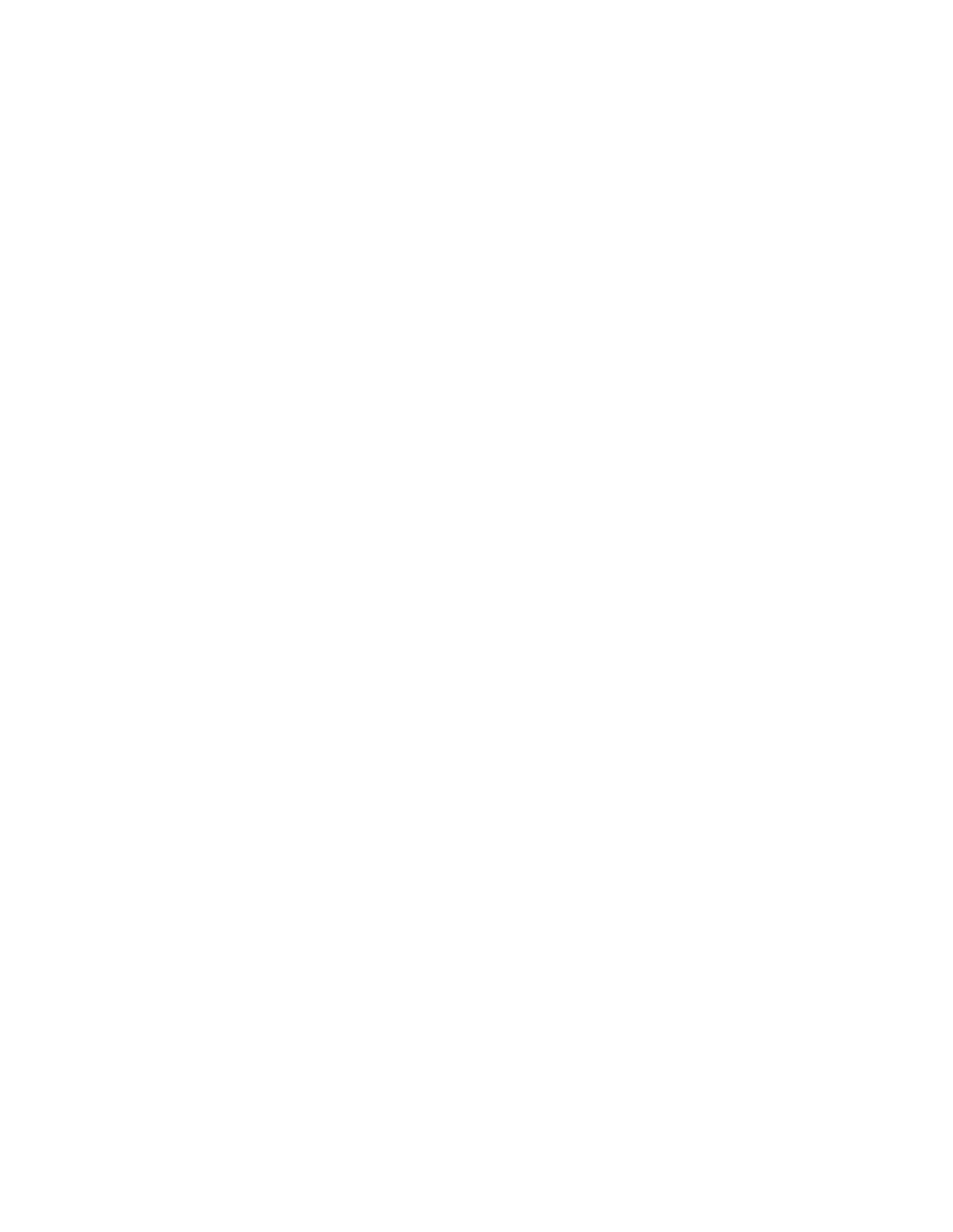## **Overview**

The growing crisis of opioid misuse, addiction, and overdose has had a devastating impact on communities across the United States. Between 1999 and 2016, more than 350,000 people died from an opioid-related overdose, with overdose deaths growing to more than 42,000 in 2016 alone.<sup>1,2</sup> Although the epidemic was initially driven by increases in the prescribing of opioids through the 2000s, since 2010, overdose deaths have also been associated with rapid increases in heroin and illicitly-manufactured fentanyl.<sup>3</sup> As a heterogeneous issue that affects communities across the United States, concrete action must be taken by public and private stakeholders to combat the rising rates of misuse, overdose, and addiction today.

Effective responses to this complex and evolving public health challenge require the participation of leadership at the state, local, and federal level, as well as healthcare systems and communities. Healthcare system leaders within the United States have a unique and important role to play. A comprehensive response to the opioid epidemic will require leveraging evidence-based approaches across the patient care continuum—including prevention, supporting safe opioid prescribing as a part of an integrated pain management approach, expanding access to evidence-based treatment for substance use disorders, and supporting individuals in recovery. However, pursuing these efforts in isolation is unlikely to be effective. Rather, they should be viewed as elements to support the development of a broader health *system* approach to promote the delivery of wellcoordinated, high-quality, person-centered care that includes appropriate and effective management of pain. Advancing these comprehensive, person-focused approaches will require leaders from across the healthcare system to take new steps together, supported by regulatory and legislative reforms. For example, a new effective approach will break down current data silos, promote investment in research and evaluation, and develop innovative approaches for confronting current barriers to patient-centered care.

To provide holistic but practical solutions to address the multifaceted challenges underlying the opioid crisis, the Healthcare Leadership Council's (HLC) National Dialogue for Healthcare Innovation (NDHI) organized the Opioid Crisis Solutions Summit on May 14, 2018 in Washington, DC. The Summit brought together thought

<u> 1989 - Johann Barn, mars ann an t-Amhain an t-Amhain an t-Amhain an t-Amhain an t-Amhain an t-Amhain an t-Amh</u>

 $1$  Wide-ranging online data for epidemiological research (WONDER). Atlanta, GA: CDC, National Center for Health Statistics; 2017. Available at http://wonder.cdc.gov.

 $2$  Hedegaard H, Warner M, Miniño AM. Drug overdose deaths in the United States, 1999–2016. NCHS Data Brief, no 294. Hyattsville, MD: National Center for Health Statistics. 2017. Retrieved from https://www.cdc.gov/nchs/products/databriefs/db294.htm

 $3$  Rudd RA, Aleshire N, Zibbell JE, Gladden RM. Increases in Drug and Opioid Overdose Deaths – United States, 2000-2014. MMWR 2016, 64(50); 1378-82.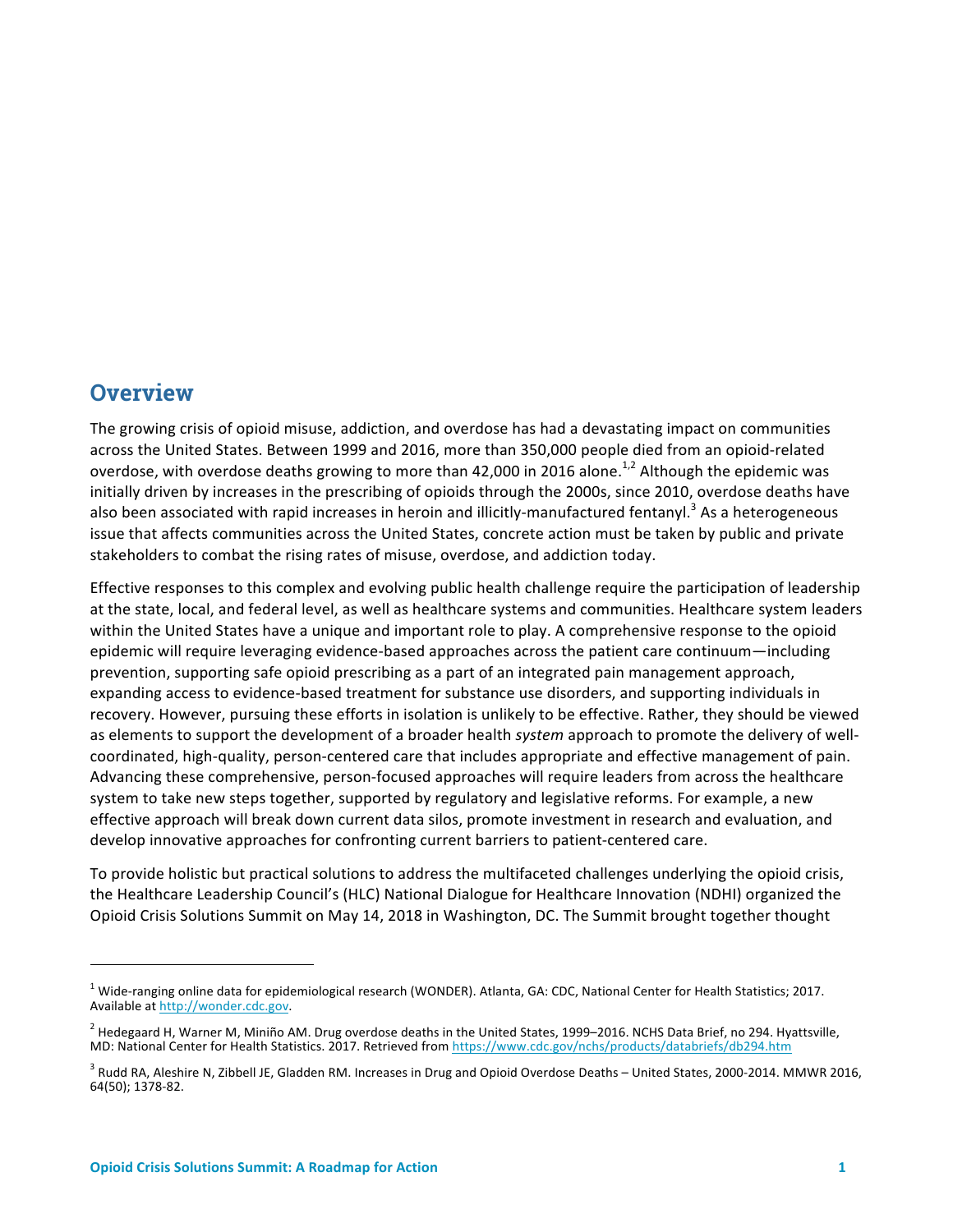leadership from both public and private sectors beyond HLC's own members from virtually all health disciplines, including leaders in healthcare, business, academia, government, patient groups, and addiction and recovery experts, to identify actionable and meaningful policy recommendations. Key priorities identified by Summit participants—including specific recommendations for lawmakers, regulators, and healthcare leaders form the "Opioid Solutions Roadmap," a collection of substantive actions that will reduce the toll of opioidrelated misuse, addiction, and overdose while taking meaningful steps to improve patient care.

## **THE OPIOID EPIDEMIC IN THE UNITED STATES**



 

 $^4$  Substance Abuse and Mental Health Services Administration. (2017). Key substance use and mental health indicators in the United States: Results from the 2016 National Survey on Drug Use and Health. Rockville, MD: Center for Behavioral Health Statistics and Quality, SAMHSA. Retreived from https://www.samhsa.gov/data/sites/default/files/NSDUH-FFR1-2016/NSDUH-FFR1-2016.pdf.

 $5$  Wide-ranging online data for epidemiologic research (WONDER). Atlanta, GA: CDC, National Center for Health Statistics; 2017. Available at http://wonder.cdc.gov.

 $6$  Cicero TJ, Ellis MS, Surratt HL, Kurtz SP. (2014). The Changing Face of Heroin Use in the United States: A Retrospective Analysis of the Past 50 Years. JAMA Psychiatry, 71(7); 821-826. Retrieved from https://jamanetwork.com/journals/jamapsychiatry/fullarticle/1874575.

 $^7$  Facing Addiction in America: The Surgeon General's Report on Alcohol, Drugs, and Health. (2016). U.S. Department of Health and Human Services. Available at https://addiction.surgeongeneral.gov/key-findings/early-intervention.

 $8$  Florence CS, Zhou C, Luo F, Xu L. (2016). The Economic Burden of Prescription Opioid Overdose, Abuse, and Dependence in the United States, 2013. Med Care, 54(10); 901-906. Retrieved from https://www.ncbi.nlm.nih.gov/pubmed/27623005.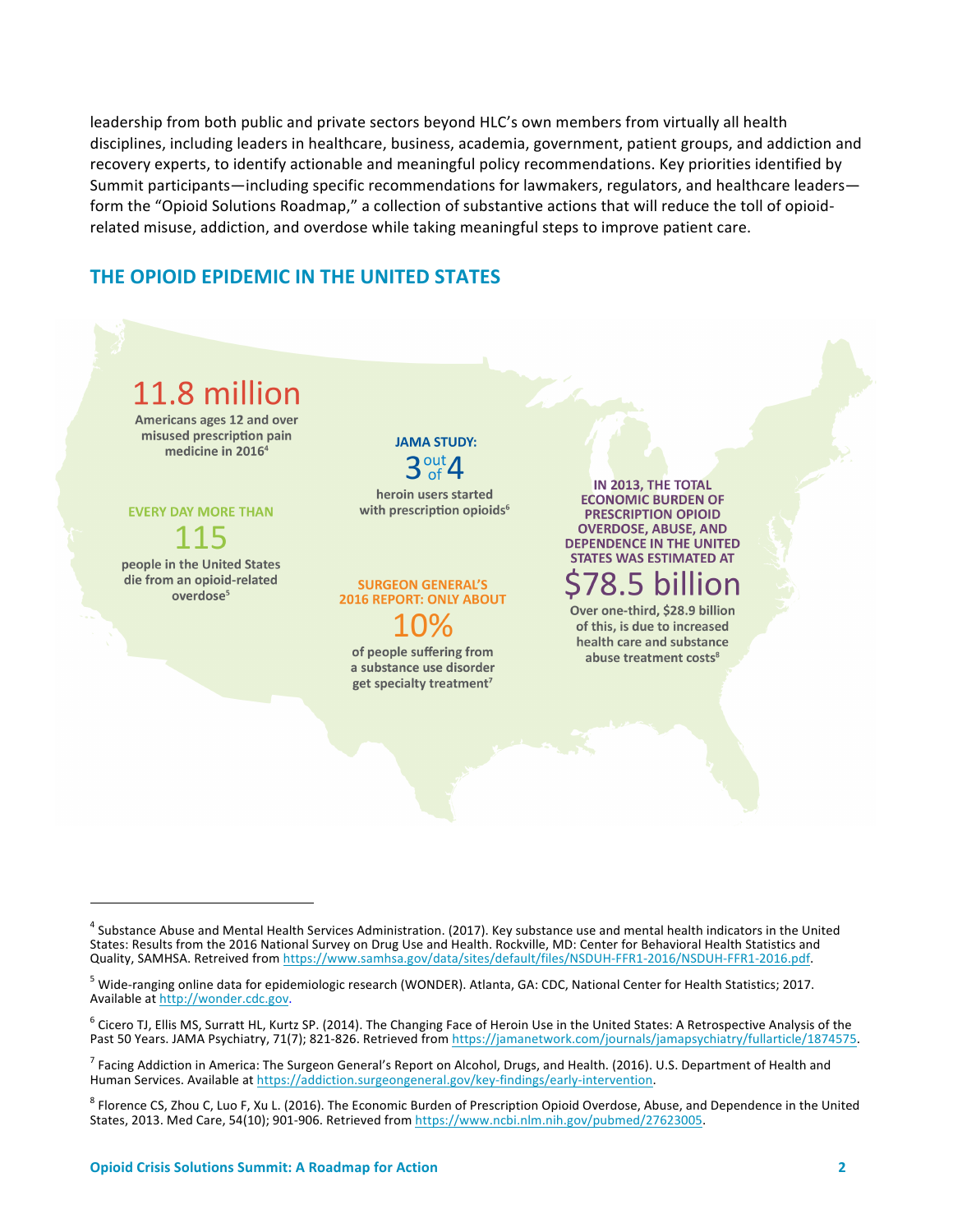# **About the Process**

The Healthcare Leadership Council is a coalition of chief executives from all sectors within the U.S. health system, representing hospitals, health plans, pharmaceutical companies, medical device manufacturers, biotechnology firms, health product distributors, laboratories, post-acute care providers, and academic health centers. HLC members are on the front lines of addressing this crisis in their communities, and believe that there is a need for a comprehensive, collaborative approach that leverages innovative, evidence-based efforts from both the public and private sectors.

Many HLC member organizations from multiple health sectors are already implementing innovative strategies to address the opioid crisis. To understand approaches being utilized across the health system today, HLC's "Inroads Against Addiction: How the Healthcare System is Battling the Opioid Crisis," serves as a compendium of "gold star" best practices that may be expanded to help more communities. Building upon this work, the Opioid Crisis Solutions Summit brought together a diverse group of healthcare stakeholders, government leaders, and other experts to develop a concrete set of recommendations that identify best practices, prioritize solutions, and identify policy reforms necessary to collaboratively address the opioid crisis. Prior to the Summit, in order to solicit input from this broad range of healthcare leaders, workgroups were formed to focus on targeted areas of need: 1) Best-in-Class Care Management; 2) Therapeutic Innovation; and 3) Technology and Data Analytics. These workgroups, chaired by healthcare leaders within HLC membership, worked over the months leading up to the Summit to develop, prioritize, and refine recommendations for the roadmap. Each workgroup's draft recommendations were then presented at the Summit, where they were discussed by participating healthcare leaders with the goal of reaching a consensus and a shared commitment on the path forward for healthcare leaders, lawmakers, and regulators.

## **OPIOID SOLUTIONS ROADMAP: KEY THEMES AND PRIORITIES**

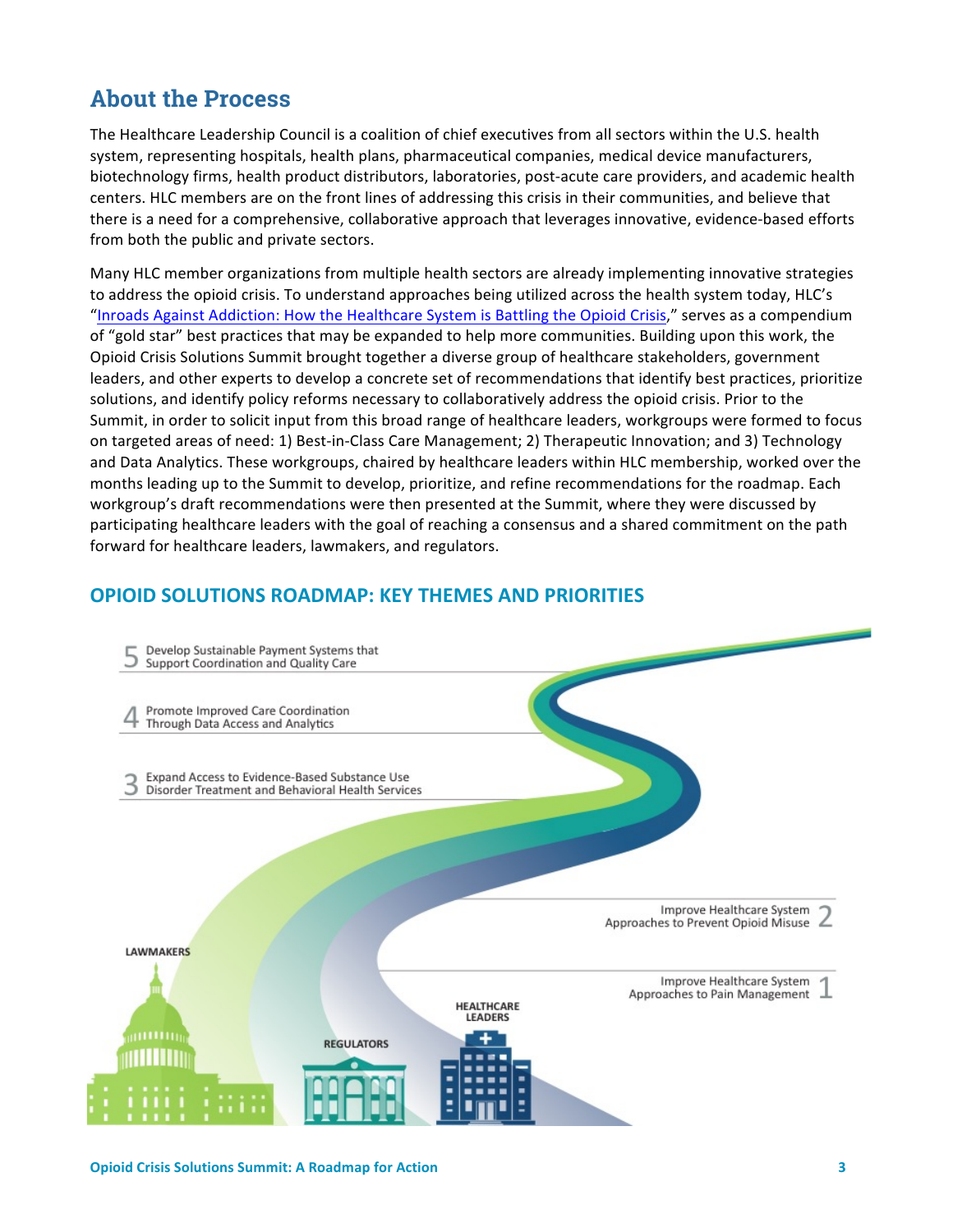## **OPIOID CRISIS SOLUTIONS SUMMIT KEY PRIORITIES**

There is no single solution for the complex challenges associated with opioid misuse and addiction. Actions need to be taken at multiple points along the patient care continuum, with the necessity for legislation, regulation, and industry-initiated steps to remove barriers to improved care, essential flow and use of data, and the development of innovative therapeutic tools. The Opioid Crisis Solutions Summit, and the workgroup activity leading up to it, coalesced around five key priority areas for action, with more specific proposed recommendations for healthcare leaders, policymakers, and regulators in the sections that follow.

## **Priority Area #1:**

### **Improve Healthcare System Approaches to Pain Management**

While maintaining access to appropriate pain management for chronic pain, hospice, and palliative care patients, much more can be done to expand access and awareness of nonopioid, opioid-sparing, or non-pharmacological approaches.

### **Priority Area #2:**

#### **Improve Healthcare System Approaches to Prevent Opioid Misuse**

From improved supply chain security and disposal practices to tailored prescribing guidelines, healthcare system leaders can employ a number of innovative strategies to improve opioid stewardship and prevent misuse.

#### **Priority Area #3:**

## **Expand Access to Evidence-Based Substance Use Disorder Treatment and Behavioral Health Services**

Access to appropriate levels of care for patients with substance use disorders (SUD) is imperative. Addressing existing barriers to treatment and investing in education for the patient and provider and support for substance use disorder treatment programs are essential public-private priorities.

#### **Priority Area #4:**

### **Promote Improved Care Coordination Through Data Access and Analytics**

Optimizing the use of data and digital technologies, whether through e-prescribing or enabling real-time clinician access to prescribing and dispensing data, is critical in combating the opioid crisis.

### **Priority Area #5:**

#### **Develop Sustainable Payment Systems that Support Coordination and Quality Care**

Innovative payment frameworks should encourage patient-centered, team-based coordinated care that utilizes the services of primary care, pharmacists, nurse practitioners, certified peer recovery specialists, licensed addiction treatment professionals, behavioral health specialists, and others in the healthcare continuum to achieve optimal outcomes for SUD patients.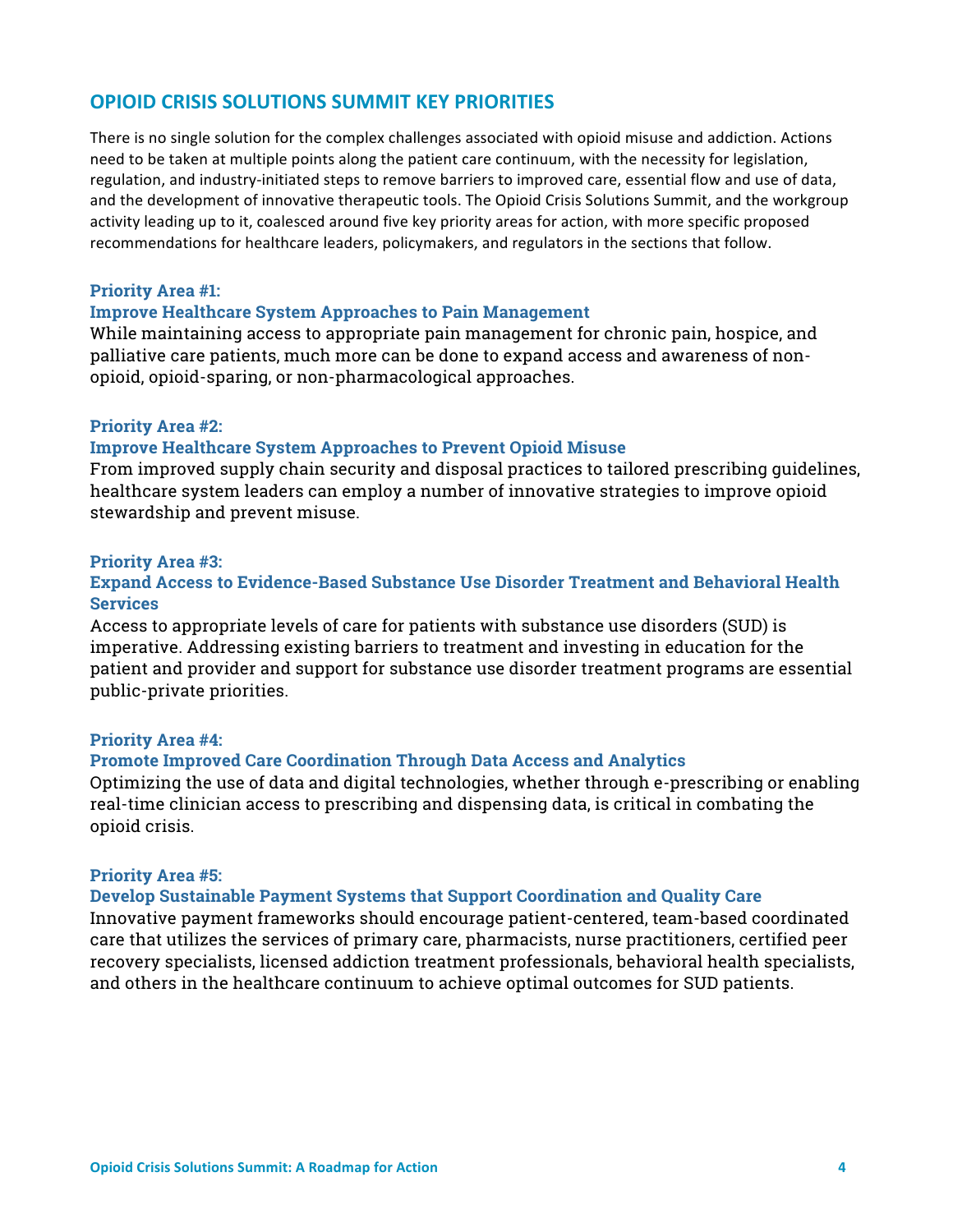## **Putting Priorities into Action: Recommendations for Healthcare Leaders, Policymakers, and Regulators**

How can healthcare leaders, lawmakers, and regulators have the greatest impact in bringing care management solutions to the opioid crisis? What commitments can healthcare leaders make today?

## **RECOMMENDATIONS FOR HEALTHCARE LEADERS**

- **1.** Develop a plan for **improving access to a range of evidence-based, non-opioid, opioidsparing, and non-pharmacological pain management therapies**. This plan may include:
	- **a.** Development of **research and evaluation strategies** to build an evidence base for integrated models incorporating non-opioid, opioid-sparing, and non-pharmacological pain management therapies.
	- **b.** Recommendations for **coverage and benefit design** for non-opioid, opioid-sparing, and non-pharmacological pain management therapies.
	- **c.** Development, evaluation, and adoption of voluntary **value-based models for integrated pain management as well as SUD treatment** that promote integrated approaches and incentivize evidence-based practices and robust long-term outcomes.
	- **d.** Identification of best practices and scaling of **innovative care delivery models**.
	- **e.** Education, support, and promotion of strategies that will **reduce barriers to holistic pain management**, including treatment availability and financial barriers.
	- **f.** Data collection and **long-term evidence generation** to inform future efforts.
- **2.** Healthcare leaders should prioritize closing the SUD treatment gap by working to increase access to **appropriate in-person or telehealth SUD treatment and recovery services** in every community that they serve. Specific efforts could include organizational commitments to reducing care fragmentation, providing or incentivizing medication-assisted treatment (MAT) training in underserved areas, and investing in peer and recovery support workforce and services.
- **3.** Pledge to **adopt electronic prescribing (E-Prescribing)** for all controlled substances by 2020.
- **4.** Building on work already done by groups such as the National Quality Forum (NQF) and the Pharmacy Quality Alliance (PQA), the healthcare community should come together to address a lack of standardization on quality measures for SUD treatment and management of chronic pain by **harmonizing and tying incentives to national quality measures**. Such quality measures should include opioid and treatment services utilization, as well as patient- and provider-reported outcomes related to pain management, function, and quality of life.
- **5.** Leverage the expertise of **primary care, pharmacists, nurse practitioners, physician assistants, nurses, behavioral health counselors, licensed addiction treatment professionals, certified peer recover specialists, physical therapists, and other providers in coordinated care management approaches** through recognition and payment of services, as well as integration into care teams and opioid stewardship models.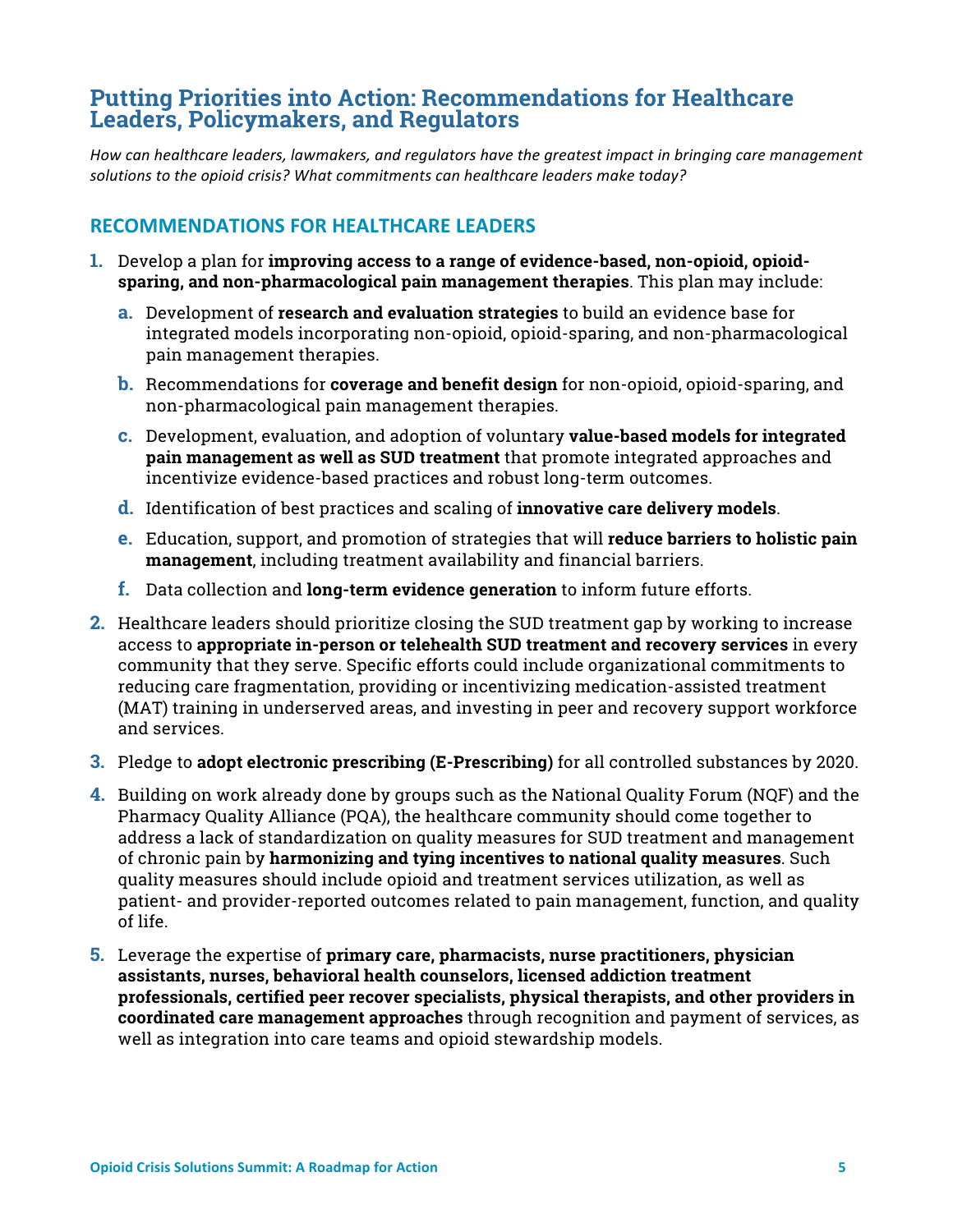- **6.** Pursue opportunities, including public and private partnerships, to develop **technologies and models that expand access to quality care** for underserved populations. Expanding the use of technology-enabled health information technology (health IT) strategies such as telehealth can help facilitate access to care for rural or underserved communities (e.g., addressing a lack of SUD providers in rural areas) or ensure individual care continuity (e.g., providing appropriate access to opioids for post-operative patients).
- **7.** Develop consensus **best practices for improving opioid stewardship** in healthcare settings**,**  promoting **supply chain security** to address diversion in healthcare settings, and facilitating **safe disposal of medications** in home and community settings.
- **8.** Healthcare leaders should **draw from previous strategies** such as the Surgeon General's Report on Alcohol, Health, and Drugs Facing Addiction in America, National Quality Forum's Opioid Stewardship Playbook, Shatterproof's National Principles of Care, and those of Facing Addiction with the National Council on Alcoholism and Drug Dependence (NCADD), to identify potential treatment and payment practices that can be piloted, evaluated, and improved on an ongoing basis. Healthcare leaders should convene an **Opioid Learning Action Network** to discuss innovative models, share experiences and lessons learned from implementation of best practices, and develop strategies for scaling innovations. Featured topics could include:
	- **a.** Identifying and scaling **innovative care models** for chronic pain management, opioid stewardship, and SUD treatment.
	- **b.** Evaluating current **opioid stewardship** initiatives to improve evidence-based care, as well as expanding efforts to **track and evaluate healthcare system progress** in addressing the opioid epidemic.
	- **c.** Developing **value-based payment and payment innovation models** for pain management and SUD treatment that align the financial interests of insurers and care institutions with patient outcomes.
- **9.** Evaluate the impact of Centers for Disease Control and Prevention (CDC) Guideline for Prescribing Opioids for Chronic Pain on patient care and continue to develop **tailored prescribing guidance or shared decision-making tools** appropriate for specific indications, procedures, practice settings, or type of surgery.
- **10.** Develop, evaluate, and adopt emerging technologies and care approaches that **promote personalized care**. In particular, data-based approaches to support improved individualized care, including **pharmacogenetic testing,** may hold promise in assessing an individual's risk for opioid misuse or other adverse events, provided personal data are protected from privacy and security violations. **Mobile apps**, such as those that may expand therapeutic options and suport long-term recovery, may be used to develop more personalized approaches to ongoing care. Innovative approaches that deliver patient-centered care should be encouraged, with adequate safeguards against discrimination or stigma.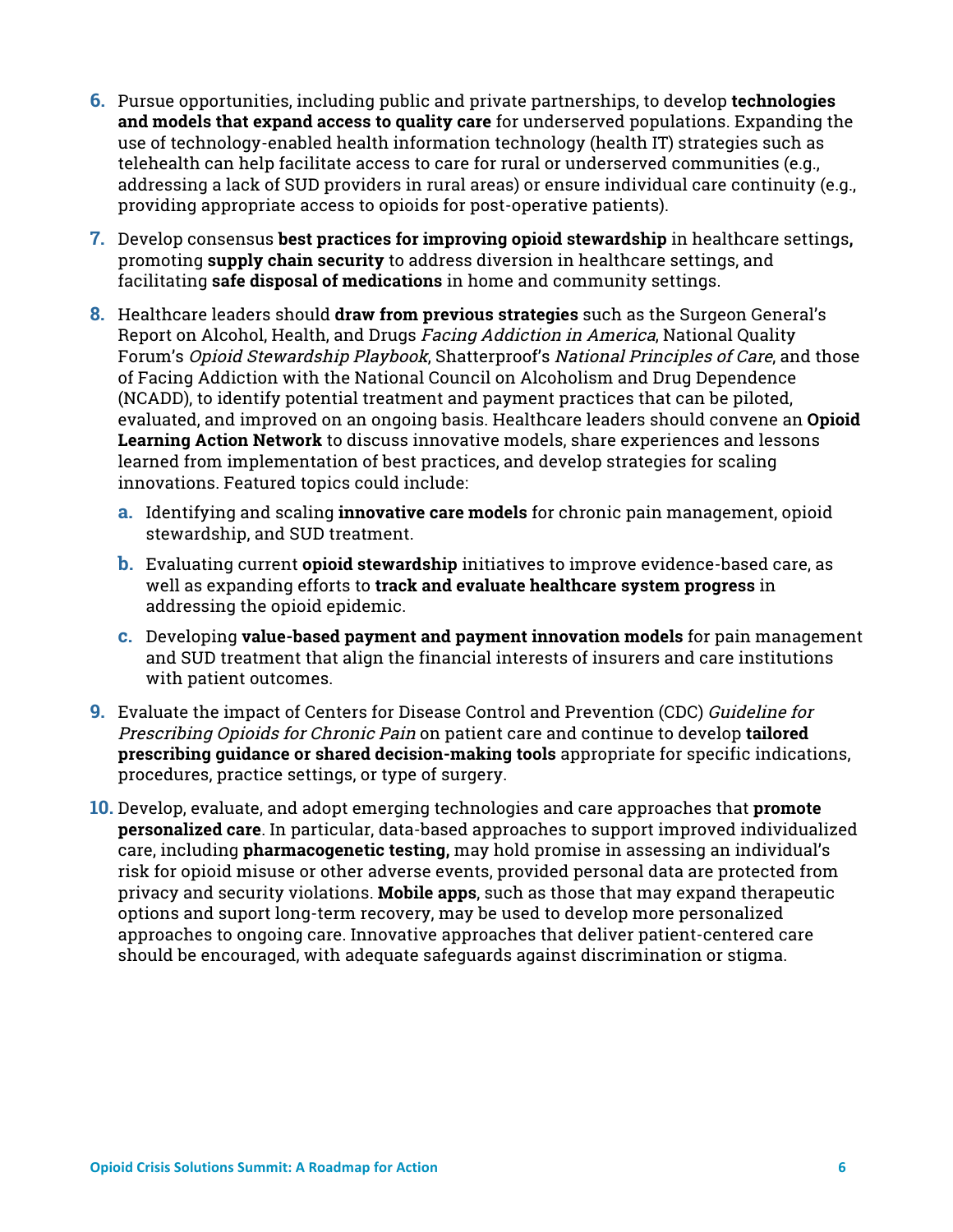- **11.** Develop innovative technology and data analytic solutions to **encourage the creation, adoption, and evaluation of emerging strategies** that will address gaps in information access and care. Below are specific recommendations:
	- **a.** Evaluate current **state, health system, and payer interventions** to determine their impact on patient care. Further evaluate the use of **patient "risk scores," predictive analysis,** and other tools being developed to support improved provider decisionmaking and patient-centered care.
	- **b.** Encourage the use of **technology-assisted education and communication** to promote awareness of opioid stewardship best practices and improved care. Patient or provider education can be assisted by **innovative apps, social media, or other educational resources** intended to improve patient understanding of the risks and benefits of opioid therapies, communicate best practices for prescribing guidelines, link to patient resources for how to store or dispose of opioids, and other purposes.
	- **c.** Drive adoption of **clinical decision-making support**, including shared decision-making tools.

## **RECOMMENDATIONS FOR LAWMAKERS**

- **1.** While specific legislative and regulatory solutions should be developed in consultation with healthcare stakeholders, Congress should support efforts to create **access to real-time prescribing data within the clinician workflow** on a national basis. Such a solution could utilize new or existing legal and regulatory authorities, and should have the following overall goals:
	- **a.** Enable **actionable, real-time information** that will integrate seamlessly into clinician workflows with the goal of providing prescribers and dispensers the critical data necessary to inform clinical decision-making.
	- **b.** Build upon **existing data systems and pathways**.
	- **c.** Meet **national standards** to ensure that patient prescription history data, risk assessments, or clinical algorithms are applied consistently.
	- **d.** Address current barriers in **state-to-state prescription drug monitoring program data interoperability**.
- **2. Amend 42 CFR Part 2** to align with the Health Insurance Portability and Accountability Act (HIPAA) for the purposes of healthcare treatment, payment, and operations (TPO). Allowing confidential sharing of information on SUD diagnosis history can help improve patient safety, quality, and care coordination and ensure that the privacy of patients undergoing SUD treatment is protected.
- **3.** Incentivize increased **access to evidence-based, comprehensive SUD treatment** (including MAT and psychosocial counseling) and **overcoming of barriers to care.** Specific priorities include expanding population-specific models of care and improving patient navigation of the treatment system, as well as expanding access to treatment within home and community settings, peer recovery support, and community recovery services. Congress should also **facilitate partnerships with healthcare leaders** to support increased access to care and ensure that federal programs enhance coverage for medications approved by the U.S. Food and Drug Administration (FDA) for treatment of opioid use disorder (OUD).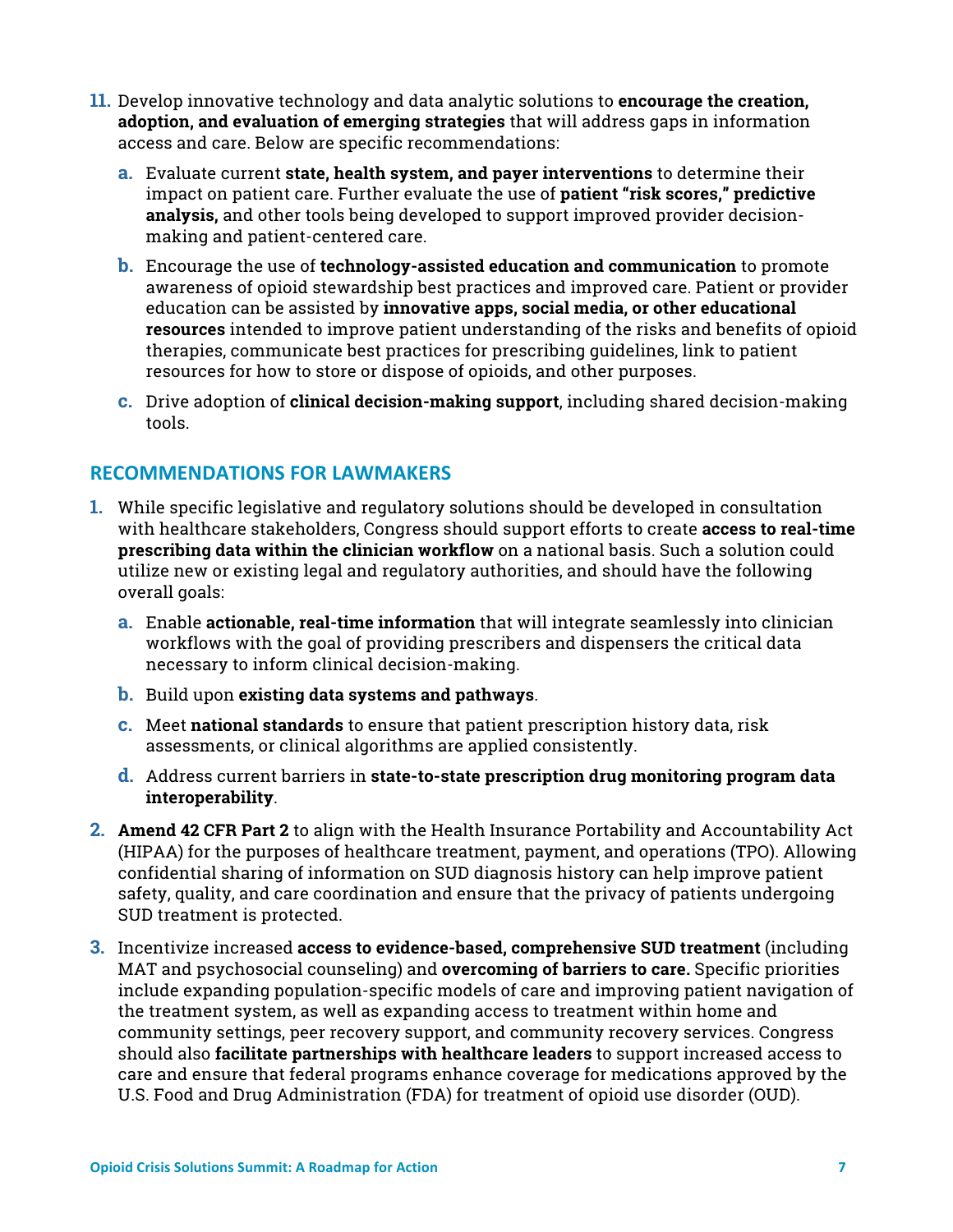- **4.** Support **research, funding, and expanded access** to innovative and evidence-based therapies, technologies, and approaches for **integrated pain management** as well as **SUD treatment.** Integrated pain management approaches should emphasize the prevention of opioid-related harms, and should reduce stigma and barriers to appropriate treatment for vulnerable and underserved populations. Specific priorities include:
	- **a.** Supporting research needs outlined in the **National Pain Strategy** such as the development of **methods and metrics** to monitor and improve the management of pain, as well as the development of appropriate, patient-centered **integrated pain management practices based on a biopsychosocial model**.
	- **b.** Investing in efforts to advance **research and development** of **new medications and technologies to treat opioid addiction** that may produce safer or more effective treatments for outcomes that matter to patients.
	- **c.** Supporting public-private partnerships that can expedite the arrival of **innovative, nonopioid, opioid-sparing, and non-pharmacological pain management therapies** to market, with an emphasis on personalized approaches based on patients' individual genetics and needs.
	- **d.** Supporting research on **novel diagnostic approaches for determining individual risks**  for opioid-related harm, including genetic risk factors, to improve individualized patient-centered approaches.
	- **e.** Supporting **research efforts and clinical initiatives** to develop a better evidentiary base for understanding the risks, benefits, and appropriateness of long-term opioid therapy or other pain management therapies for specific patient populations and conditions.
- **5.** Work with healthcare stakeholders to **build a base of evidence to support non-opioid, opioid-sparing, and non-pharmacologic treatments for pain** and direct Medicare to reimburse for therapies that are shown to manage chronic and acute pain while minimizing the risk of opioid addiction. Ensure that all federally-supported programs promote awareness of evidence-based, integrated pain management approaches and reduce barriers to access for patients.
- **6.** Require **E-Prescribing** for all controlled substances where practicable, which will allow prescriptions to be transmitted securely, limit tampering, and reduce fraud. Congress should also work with regulators and stakeholders to address current barriers to implementation.
- **7.** Congressional leaders should **emphasize prevention as a primary strategy** for addressing the opioid epidemic. As Congress considers legislation establishing opioid quantity limits and other prevention strategies, lawmakers should:
	- **a. Avoid "one-size-fits-all" solutions** that create barriers to appropriate pain treatment, including appropriate chronic pain management, hospice, and palliative care.
	- **b.** Incorporate the **expertise and experience of health system stakeholders and patients** into any legislative effort.
	- **c.** Promote **provider and patient awareness** of responsible opioid stewardship.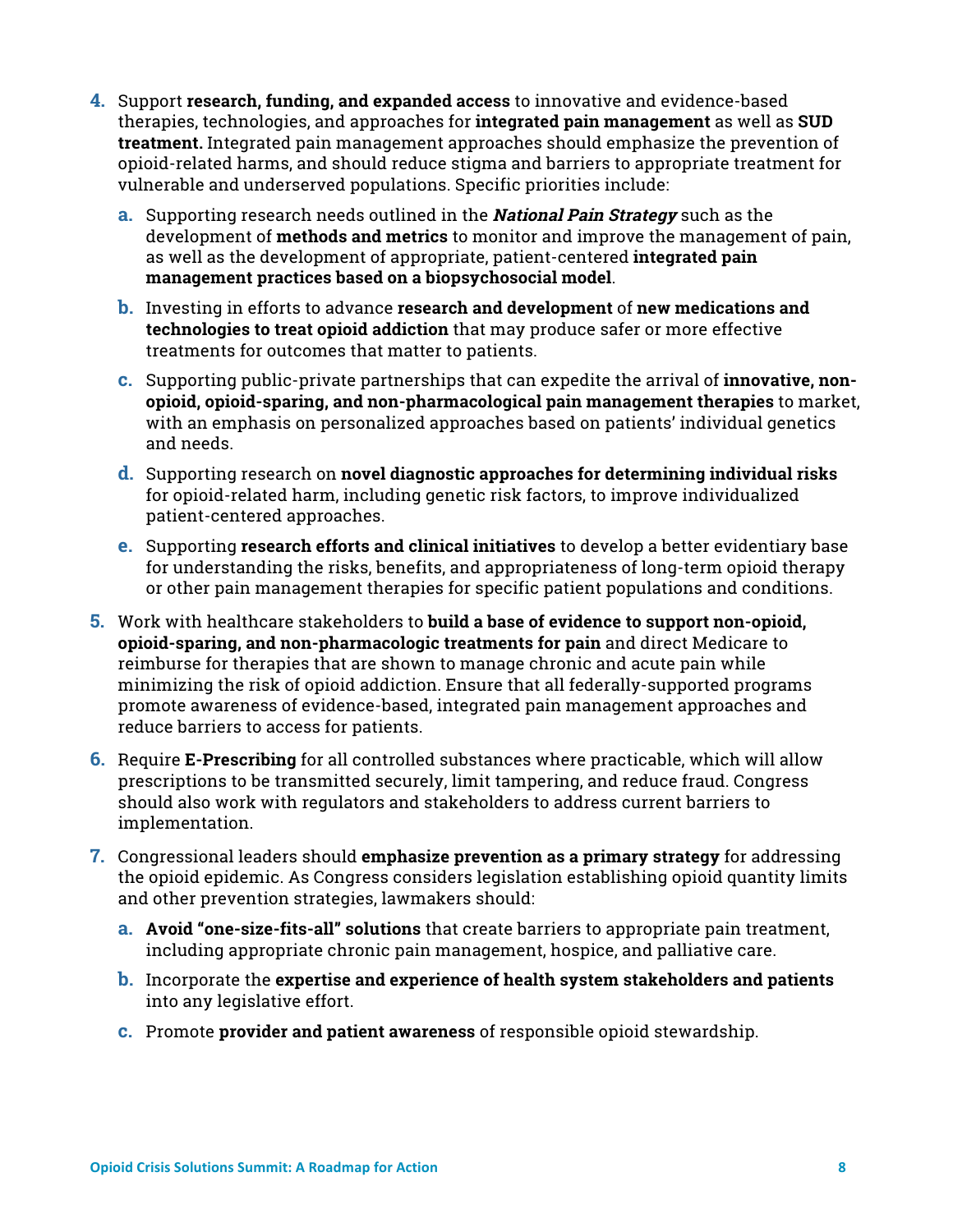- **8.** Improve **oversight of fraudulent treatment practices** that exploit patients and healthcare resources by providing low-quality care and engaging in predatory and fraudulent business practices. The development of quality measures for SUD treatment services, in collaboration with clinical stakeholders, would assist with identification of fraudulent practices and support evidence-based care.
- **9.** Encourage the **integration of pharmacists into care teams** by recognizing and allowing for reimbursement under Medicare Part B of pharmacist-provided services within the full scope of practice under state law.
- **10.** Require the Centers for Medicare and Medicaid Services (CMS) to provide a secure electronic transmittal infrastructure that **would facilitate electronic prior authorization** in Medicare Advantage and Part D and move towards greater standardization and efficiency in the prior authorization process.

## **RECOMMENDATIONS FOR REGULATORS**

- **1.** The Department of Health and Human Services (HHS), in collaboration with clinical stakeholders, should emphasize prevention of opioid misuse by **developing educational resources** for patients and families, as well as **shared decision-making tools** to improve informed patient consent prior to prescribing opioid analgesics for the management of pain.
- **2.** Federal and state regulations, and reimbursement policies, should be revised to support the **expanded use of telemedicine**, as well as in-home and community-based SUD treatment and recovery support in order to increase access for medically-underserved populations.
- **3.** CMS should **review and modify all reimbursement policies** to ensure that they do not create barriers for multi-modal pain treatment (including non-opioid, opioid-sparing, and nonpharmacologic therapies), as well as evidence-based SUD treatment. Where appropriate, CMS should provide guidance to state Medicaid programs for covering these services.
- **4.** Federal interagency leaders should leverage the expertise of health system stakeholders to identify and develop strategies to **address legal, regulatory, and practical barriers** for access to evidence-based SUD treatment, including barriers to MAT, improved behavioral health coordination, reduction of regional variations in provider availability, and patient navigation of the broader continuum of SUD levels of care.
- **5.** Federal agencies, such as the CDC, CMS, and FDA, should **promote clinician and patient education and awareness of appropriate and evidence-based pharmacologic and non-pharmacologic pain management therapies** through guidance to providers and tools such as the CDC's Checklist for Prescribing Opioids for Chronic Pain, CMS's Medicare & You handbook, and the FDA's Blueprint for Prescriber Education for Extended-Release and Long-Acting Opioid Analgesics.
- **6.** CMS should expand upon its existing Opioid Misuse Strategy to develop and leverage existing models for **value-based payment for integrated pain management and comprehensive SUD treatment** that incentivize evidence-based practices and quality care. Demonstration projects should be voluntary and prioritize cost-effective, team-based approaches to implementing treatment goals created in collaboration with the patient.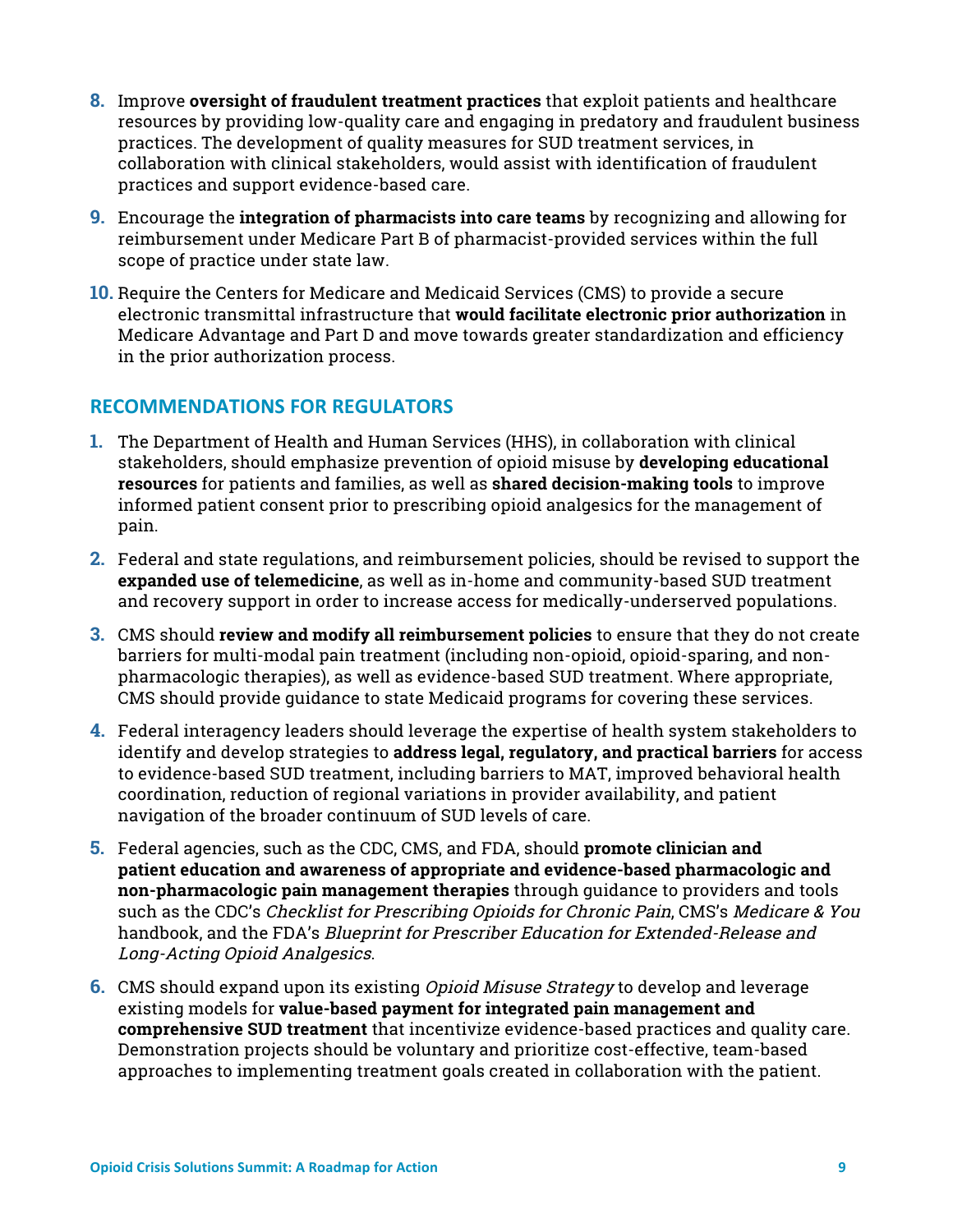- **7.** States should authorize third-party payers, including pharmacy benefit managers (PBMs), commercial insurers, Medicare, and Medicaid, to **allow access to prescription drug monitoring program (PDMP) data** for enrolled patients in order to help improve patient care and manage costs. Data agreements for sharing PDMP data with third-party payers should ensure protections for patient privacy, data security, and protection against PDMP data being used for inappropriate purposes.
- **8.** Federal regulators should recognize provider status for pharmacists in Medicare Part B for the full scope of practice under state law. States can also assist with the **integration of pharmacists, nurse practitioners, licensed addiction treatment professionals, certified peer recovery specialists, and physician assistants** into care teams and opioid stewardship models through recognition and payment for pain management and SUD services.
- **9.** As recommended by the President's Commission on Combatting Drug Addiction and the Opioid Crisis, HHS should implement guidelines and reimbursement policies that foster **Recovery Support Services**.
- **10.** The Drug Enforcement Administration (DEA), in collaboration with stakeholders, should develop clear guidance on the **safe, practical, and cost-effective disposal of controlled substances** in medical care settings to help improve supply chain security.
- **11.** The DEA should help drive innovation and provider adoption of **electronic prescriptions for controlled substances (EPCS)** by modernizing current regulatory requirements for EPCS that contribute to extra cost, burden, and lack of EHR integration for healthcare providers.
- **12.** State regulators, in partnership with the Federation of State Medical Boards, should help **facilitate increased adoption of prescriber education** by harmonizing education requirements and allowing for greater portability across state lines.
- **13.** To promote the development, appropriate use, and access to new therapies with the potential to mitigate the risks of opioid-related harms, FDA should issue guidance and work with stakeholders to **promote clarity regarding design needs, labeling considerations, and pre- and post-market evidentiary requirements** for:
	- **a.** Opioid formulations labeled as **abuse-deterrent/tamper-resistant**, with additional data and evidence needed to support the impact of abuse-deterrent/tamper-resistant formulations on opioid misuse and public health.
	- **b. Packaging, storage, and disposal solutions** to enhance opioid safety and improve opioid stewardship.
	- **c. Opioid-sparing claims** for non-opioid, non-pharmacological, and non-oral therapies.
- **14.** In order to address current gaps in access to SUD treatment, federal regulators should allow residents operating under a physician's supervision to prescribe buprenorphine instead of requiring a separate DEA registration. States should also **incentivize increased provider training** and examine current regulations and scope of practice laws to allow pharmacists, nurse practitioners, physician assistants, behavioral health counselors, licensed addiction treatment professionals, case managers, certified peer recovery specialists, and other providers to be better integrated into care management teams as appropriate, particularly for medically-underserved areas with a lack of MAT providers.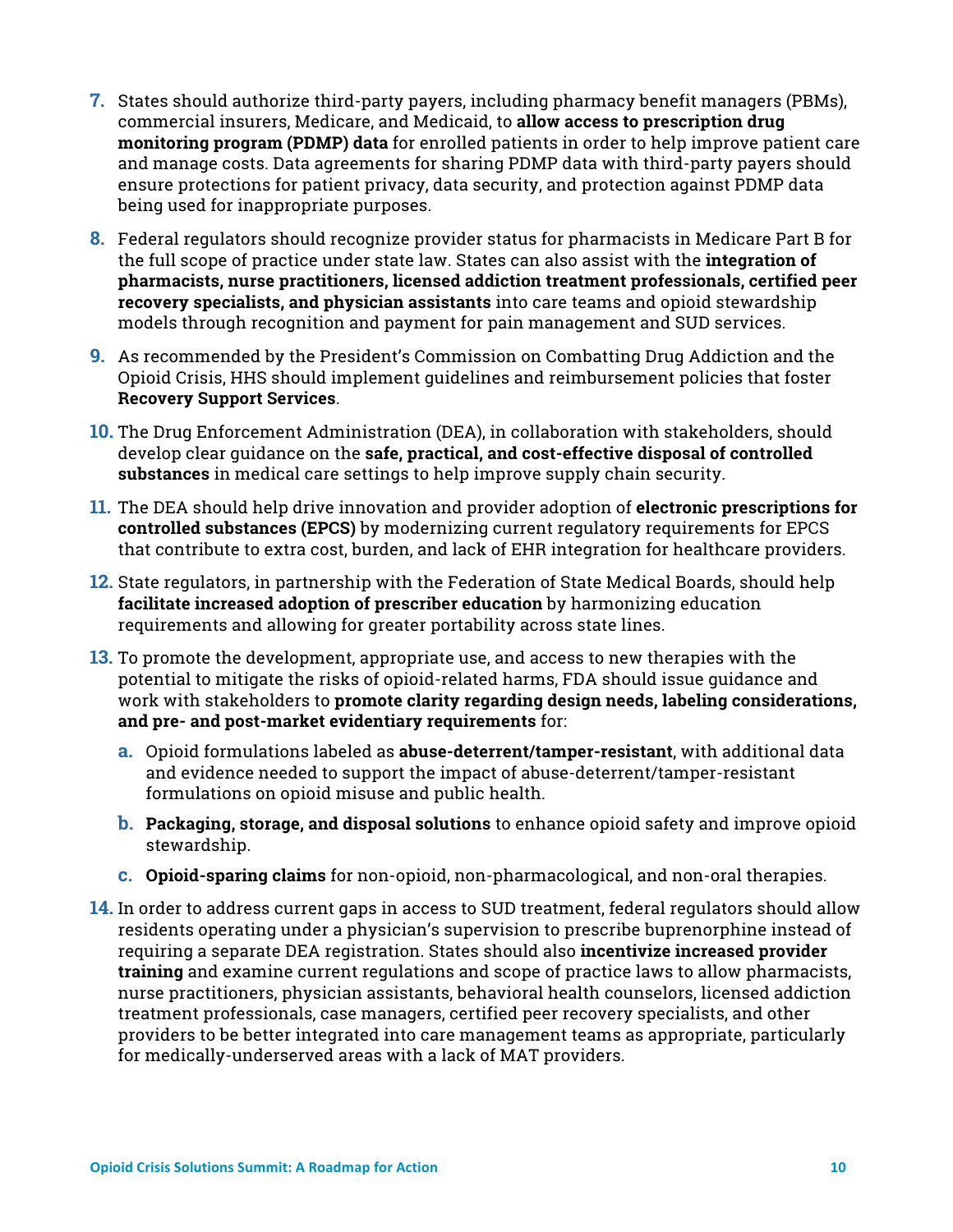**15.** State and federal regulators should develop private-public partnerships that encourage the **development and demonstration of technology and data solutions** to address current gaps in SUD treatment access and delivery. For example, current standards for network adequacy could be used to **rapidly identify treatment resource availability** and improve transitions of care.

# **Conclusion and Next Steps**

This roadmap of recommended solutions is the product of a unique and important collaboration, bringing together organizations throughout the healthcare continuum that have the expertise and influence to effectively address a challenge of extraordinary magnitude and daunting complexity. This document is a call to action, not only for lawmakers and regulators, but also for all sectors of American healthcare. While public policy has a vital role to play in removing barriers to advancements in care and empowering accelerated therapeutic innovation, private sector leadership is critical on every aspect of this issue, from improvements in pain management to data-driven proactive interventions to strengthened opioid stewardship. By building upon ongoing initiatives that are already yielding promising results, healthcare leaders can and will make a difference in stemming a crisis that has already claimed too many lives and damaged too many families and communities. The organizations that participated in this process are committed to advocating for and implementing the aforementioned recommendations, and doing so without delay.

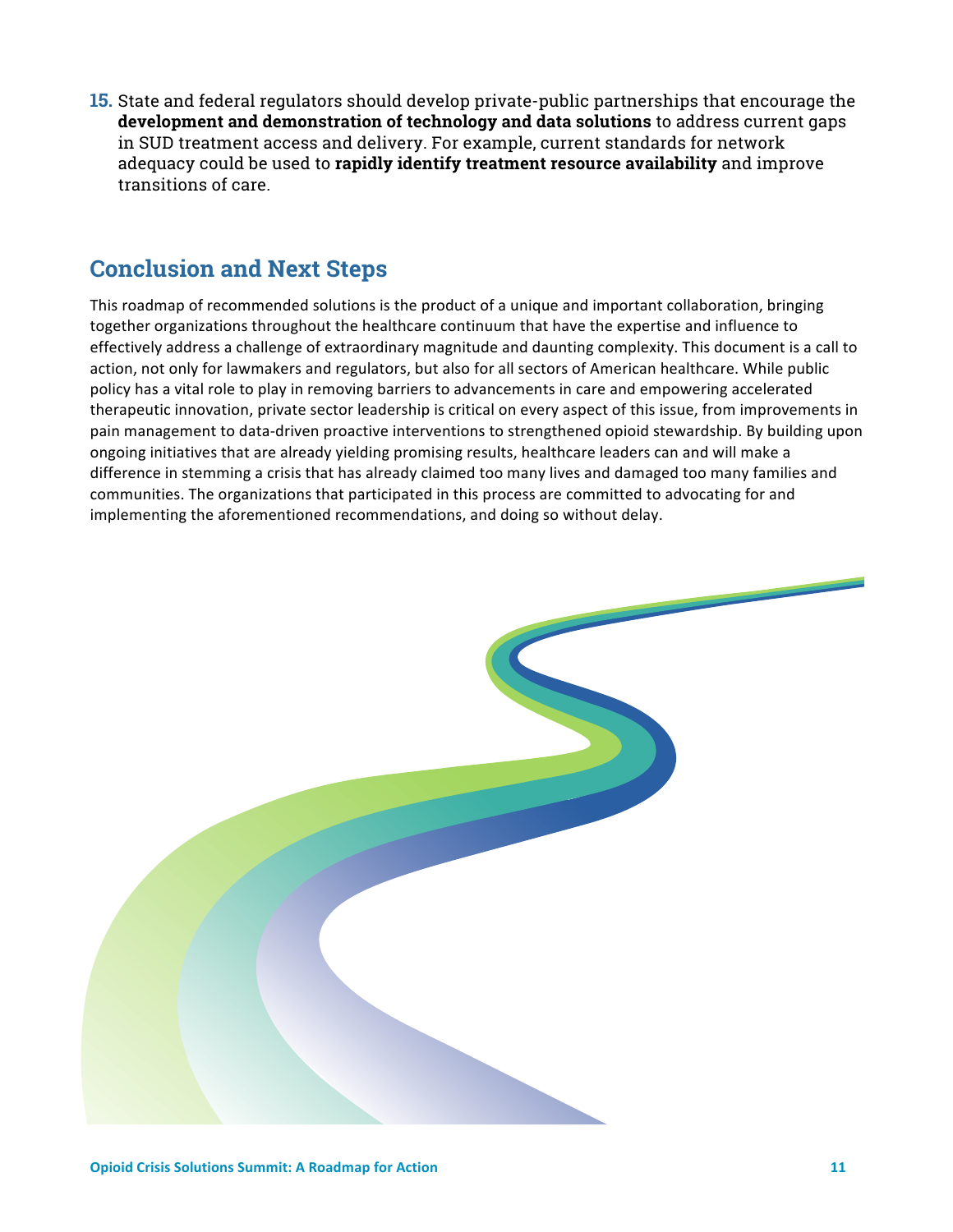

#### NATIONAL DIALOGUE FOR **Healthcare Innovation**

# **Summit Participants**

#### AdvaMed

American Association of Neurological Surgeons American Association of Nurse Practitioners American Nurses Association American Physical Therapy Association American Psychiatric Association American Public Health Association American Society of Addiction Medicine American Society of Health System Pharmacists America's Essential Hospitals America's Health Insurance Plans AmerisourceBergen **AMN Healthcare** Anthem Ascension Association for Behavioral Health and Wellness Aware Recovery Care Better Medicare Alliance Biotechnology Innovation Organization Bipartisan Policy Center Blue Cross Blue Shield Association BlueCross BlueShield of Tennessee Cardinal Health Chronic Pain Research Alliance City of Hope Cleveland Clinic

Collaborative for Effective Prescription Opioid Policies Congress of Neurological Surgeons ConnectiveRx™ Duke-Margolis Center for Health Policy Faces & Voices of Recovery Facing Addiction with NCADD Federation of American Hospitals Franciscan Missionaries of Our Lady Health System Health IT NOW Healthcare Distribution Alliance Healthcare Leadership Council Hearst Health Hospice and Palliative Nurses Association Innovative Health Solutions IQVIA Leidos Lily's Place Mallinckrodt Pharmaceuticals Marshfield Clinic Health System Mayo Clinic McKesson Corporation Medtronic Mental Health America National Academy of Medicine National Alliance on Mental Illness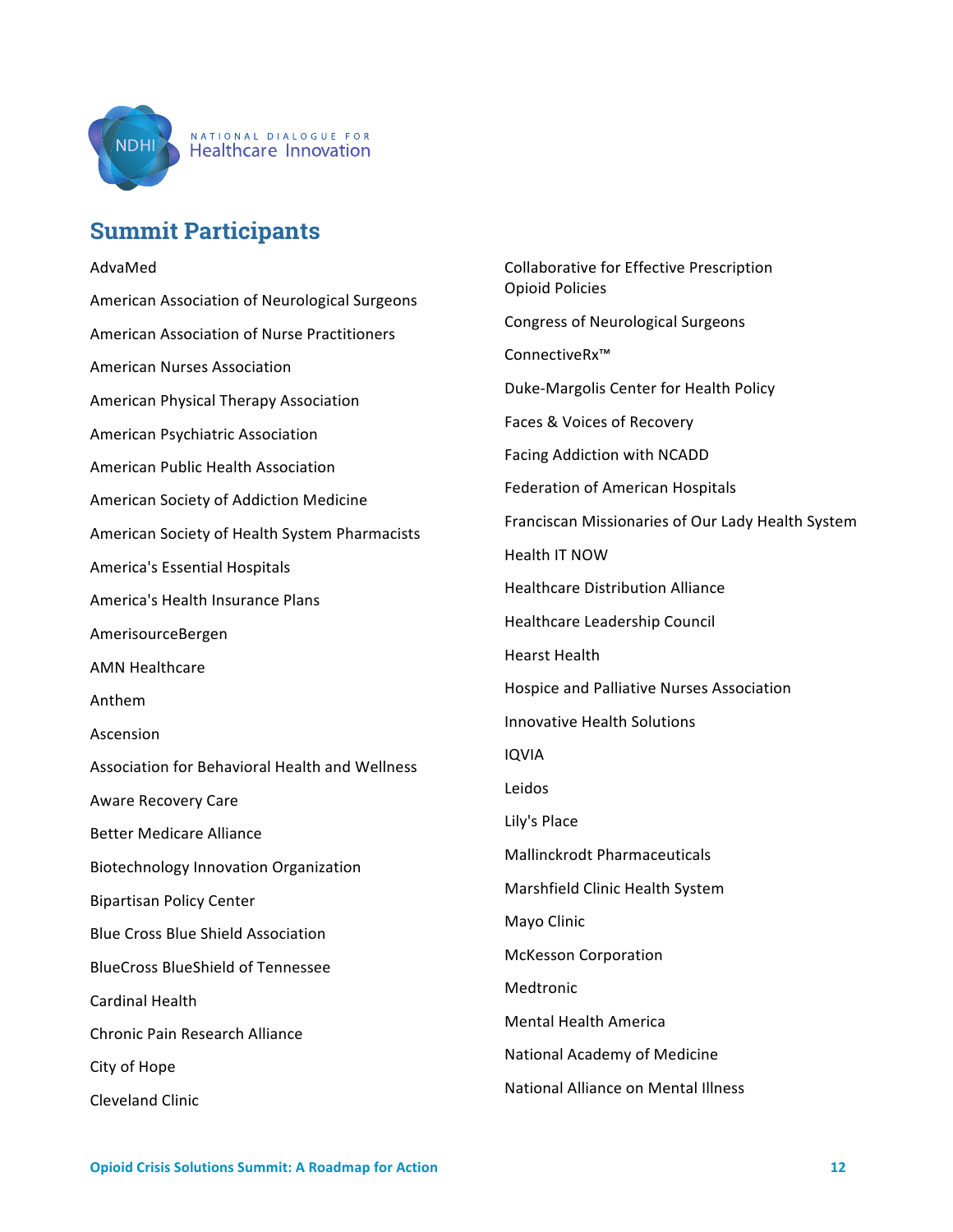| National Association for Behavioral Healthcare    | Premier healthcare alliance                      |
|---------------------------------------------------|--------------------------------------------------|
| <b>National Association of ACOs</b>               | RetireSafe                                       |
| National Association of Chain Drug Stores         | <b>SCAN Health Plan</b>                          |
| National Association of Community Health Centers  | <b>Shatterproof: Stronger Than Addiction</b>     |
| National Certification Commission for Acupuncture | Stryker                                          |
| and Oriental Medicine                             | Surescripts                                      |
| <b>National Pharmaceutical Council</b>            | Teladoc, Inc.                                    |
| <b>National Quality Forum</b>                     | The Joint Commission                             |
| New York-Presbyterian Hospital                    | The Kennedy Forum                                |
| <b>Outdoor Behavioral Healthcare Council</b>      | U.S. Chamber of Commerce                         |
| <b>Pacific Dental Services</b>                    | WEconnect                                        |
| Park Ridge Health (Adventist Health System)       | West Virginia University School of Public Health |
| Pfizer                                            |                                                  |
| <b>Pharmaceutical Research and Manufacturers</b>  |                                                  |

**Opioid Crisis Solutions Summit: A Roadmap for Action 13** 

of America